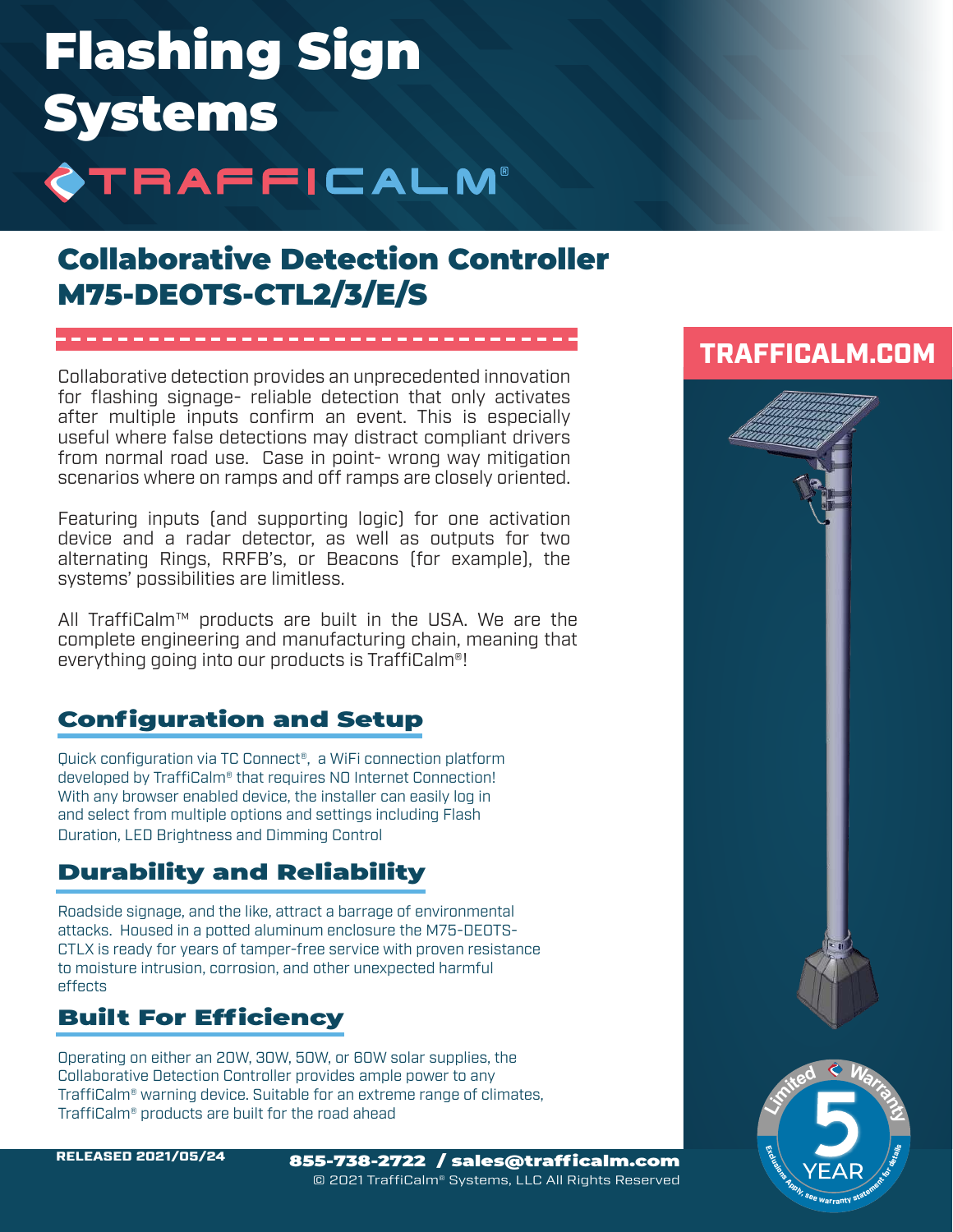# Flashing Sign Systems

## SPECIFICATIONS

#### Physical Description

- Mounting: Universal bracket accommodates most industry standard round or square posts of suitable load rating
- Designed for retrofit installation to existing infrastructure
- Nema 3R, 3RX, and 4X enclosures (depending on device selected)
- All electronics potted for weatherproofness
- Stainless fasteners used for corrosion resistance
- Field replaceable batteries and components designed for easy fitment

#### Input/Output

- Wireless radio collaboration with any TraffiCalm SA300 Collaborator
- Inputs: 1 per controller, accept dry contact closure, optional input devices include Push Button, Environmental sensors, and others.
- Outputs: 2 per controller, 12W max requirement, output devices include Sign Rings, RRFBs, Beacons
- Radar Port: accepts input from TraffiCalm® Radar
- Alternative Sign Flashing: utilizes Radar Port + and -, radar input cannot be used in this scenario
- Light sensor for configurable auto-dimming feature based on ambient light conditions

#### TraffiCalm® User Interface

- Wi-Fi Connectivity No Internet Connection required
- Configurable Flash Duration (60 flashers/ minute by default)
- Controller can be converted to Collaborator functionality in the field if system upgrade is desired
- Retrievable activation log stored for at least 365 days
- On screen status reporting includes:
	- Controller to Collaborator(s) signal strength
	- Controller and Collaborator(s) flasher output voltages
	- Controller and Collaborator(s) input voltage (battery or AC devices)
	- Controller and Collaborator(s) charging voltage
	- Controller and Collaborator(s) firmware versions

#### **Performance**

- Wireless activation within 100 mS
- Wireless range of 1500 ft/457m (2.4GHz radios)
- -340 C to +740 C operating range (varies with battery type selected
- 5 year warranty, excluding batteries
- Lifetime product support

## Model Details

|                                         | M75-DEOTS-CTL2                                            | M75-DEOTS-CTL3                                            | M75-DEOTS-CTLE                                         | <b>M75-DEOTS-CTLS</b>                                      |  |
|-----------------------------------------|-----------------------------------------------------------|-----------------------------------------------------------|--------------------------------------------------------|------------------------------------------------------------|--|
| Weight                                  | 25.0 lbs/11.3kg                                           | 28.0 lbs/12.7kg                                           | 29.0 lbs/13.1kg                                        | 49.0 lbs/22.2kg                                            |  |
| <b>Dims</b>                             | 22.7"W x 14.1"H x 3.9"D<br>(57.7cm,35.8cm,9.9cm)          | $21.3"$ W x 20.1"H x 3.9"D<br>(54.1cm, 51.1cm, 9.9cm)     | 9.28"W x 10.5"H x 5.21" D<br>(23.6cmx26.7cmx13.2cm)    | 10.0"W x 12.0"H x 10.4"D<br>(57.7cm,35.8cm,15.7cm          |  |
| <b>AC/Solar</b>                         | Integrated Solar                                          | <b>Integrated Solar</b>                                   | Solar Panel Kit sold sep-<br>arately                   | Solar Panel Kit sold<br>separately                         |  |
| <b>Battery</b>                          | AGM, 12Ah, 12V                                            | AGM, 12Ah, 12V                                            | Extreme Climate AGM.<br>13Ah. 12V                      | AGM, 40Ah, 12V                                             |  |
| <b>Solar Panel</b>                      | 20W/1.16A (incl.)                                         | 30W/1.74A (incl.)                                         | 30, 50, or 60W kits<br>available                       | 30, 50, or 60W kits<br>available                           |  |
| <b>Continuous</b><br><b>Performance</b> | 800 30sec activations<br>per day with 2 hours<br>sunlight | 800 30sec activations<br>per day with 2 hours<br>sunlight | 860 30sec activations per<br>day with 2 hours sunlight | 2600 30sec activations<br>per day with 2 hours<br>sunlight |  |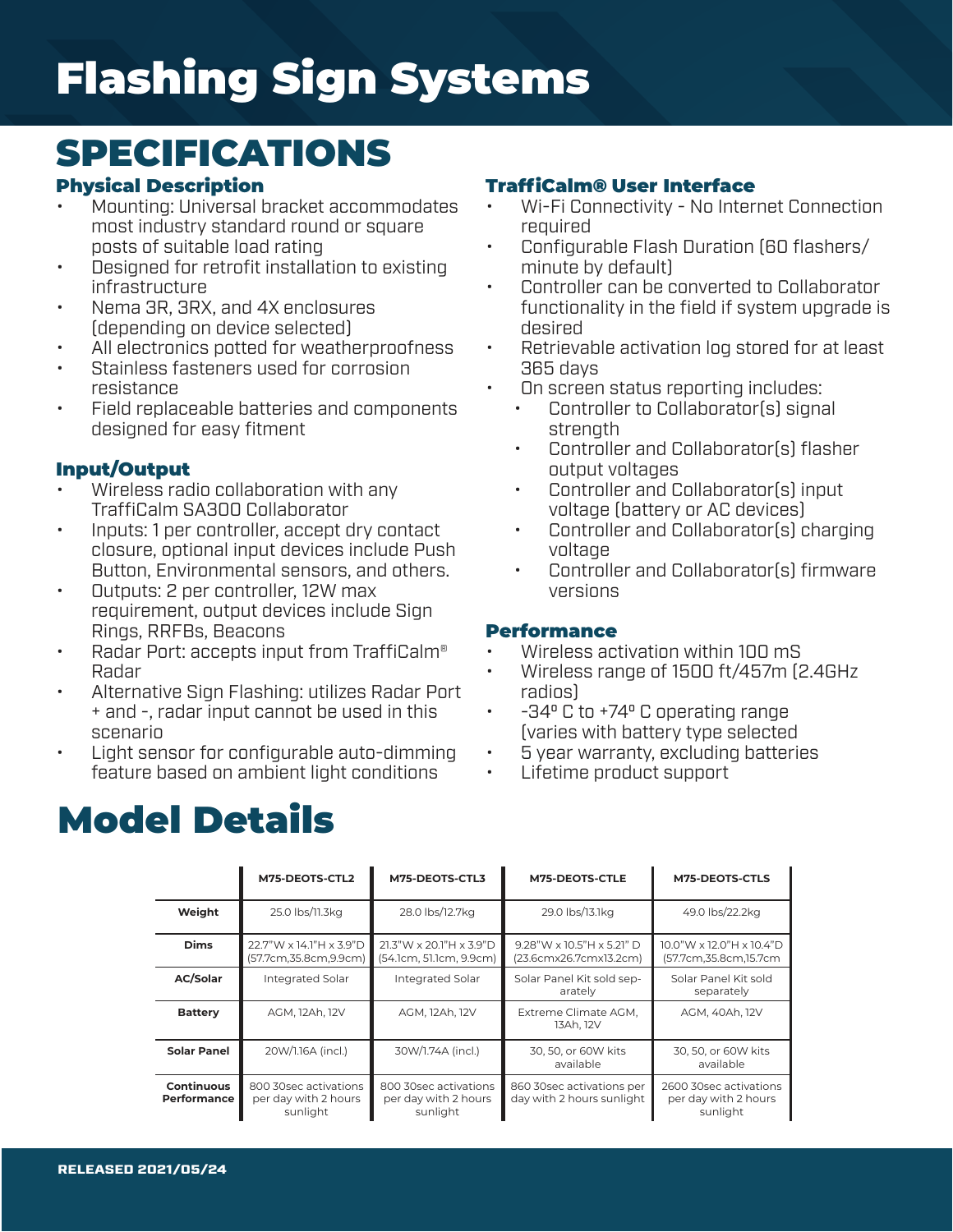## **OTRAFFICALM**

#### For 20W and 30W 12Ah Models

 $\overline{a}$ 



|                                                                         | A                  | в                              | C                           | D                   |
|-------------------------------------------------------------------------|--------------------|--------------------------------|-----------------------------|---------------------|
| <b>M75-SA300-CTL2</b><br><b>M75-SA300-CLB2</b><br><b>M75-SA300-BSC2</b> | 14.1 in<br>35.8 cm | <b>10.8in</b><br>27.5cm        | 22.7 in<br><b>57.5 cm</b>   | $11.2$ in<br>28.5cm |
| <b>M75-SA300-CTL3</b><br><b>M75-SA300-CLB3</b><br><b>M75-SA300-BSC3</b> | 20.1 in<br>51.1 cm | <b>10.8in</b><br><b>27.5cm</b> | $21.3$ in<br><b>54.1 cm</b> | $11.2$ in<br>28.5cm |